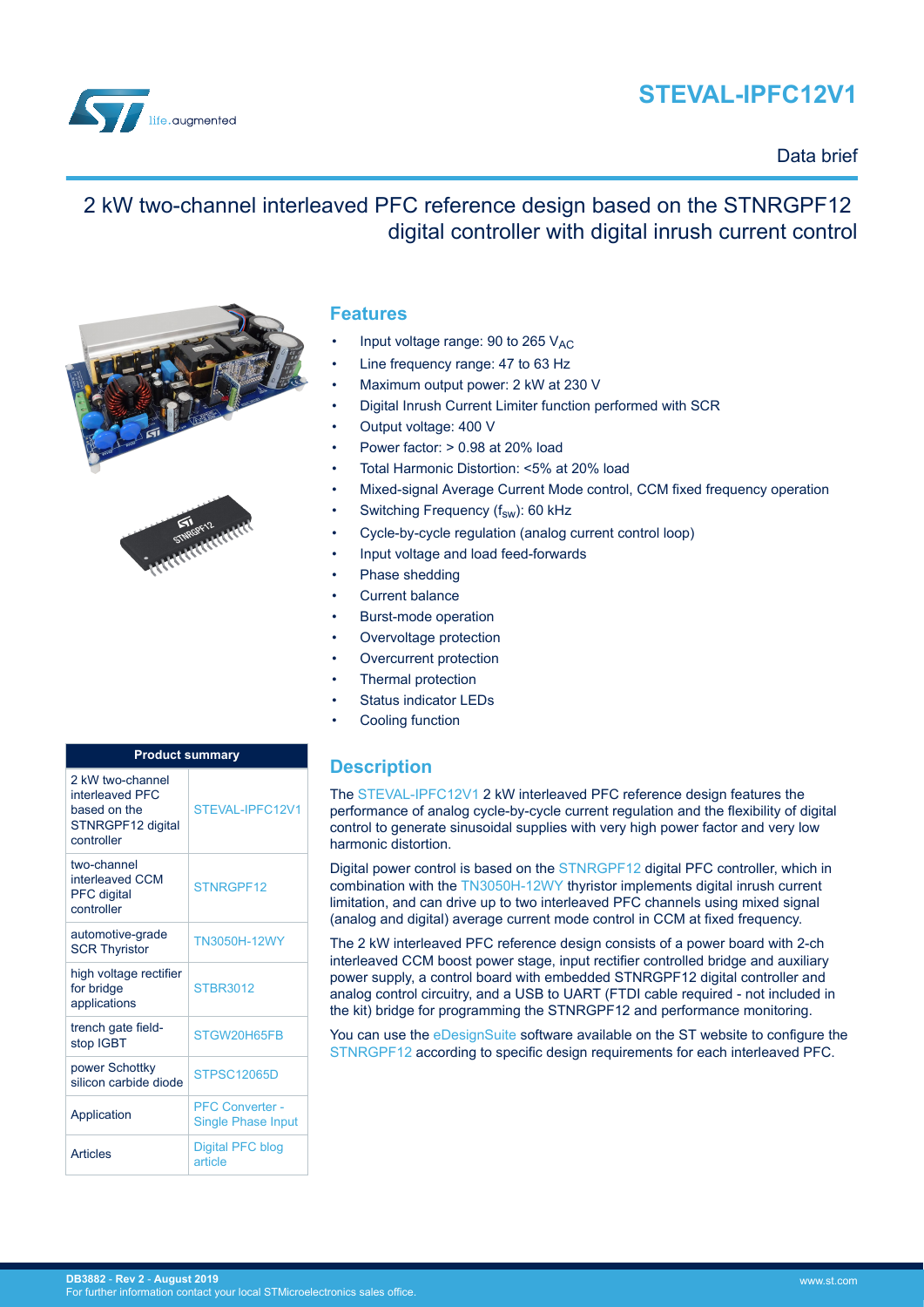<span id="page-1-0"></span>

# **1 Design overview: 2 kW 2-ch interleaved PFC**

The aim of this reference design is to provide a flexible PFC converter that can accept a wide input range (90 to 265 V at 50/60 Hz) for high power applications (600 W to 2 kW) that require supply power with very high PF and very low THD, in an efficient and cost effective package that can be easily configured for specific performance criteria.

If we equate programmable digital control with flexibility, and analog logic with high performance, then the [STNRGPF12](https://www.st.com/en/product/stnrgpf12) digital controller is the ideal choice, specifically designed for interleaved CCM boost PFC for applications above 600 watts.

The controller supports mixed signal (analog/digital) architecture, with an analog loop providing cycle-by-cycle current control and the reference signals for PWM modulation, and a digital voltage loop managing all the nontime critical functions/protections, and calculating rapid feed forward responses to fluctuations in the input voltage or step changes in the load.

### **Figure 1. STEVAL-IPFC12V1 block diagram**

- 1. I/O measurement signals
- 2. Analog circuitry
- 3. Power stages
- 4. Digital control section



Regarding inrush current control, which is a critical protection feature also managed by the [STNRGPF12](https://www.st.com/en/product/stnrgpf12) controller, we use a comprehensive approach involving firing angle control of high side [TN3050H-12WY](https://www.st.com/en/product/tn3050h-12wy) SCRs in a mixed input bridge; the low side of the bridge consists of [STBR3012](https://www.st.com/en/product/stbr3012) rectifier diodes. Both silicon devices are well above the required current rating to minimize voltage drops across the bridge, and offer low forward voltage drop and surge current/voltage handling.

The PFC stage is based on a boost circuit design with two parallel channels to take advantage of the controller's ability to support interleaving through a secondary PWM channel that is phase-shifted 180° with respect to the master channel. While two channels increase circuit complexity, the interleaving operation ensures that there is less ripple and higher apparent switching frequency in the PFC input current, which allow the use of smaller and less expensive input EMI filters, boost inductors and switching devices.

The [STGW20H65FB](https://www.st.com/en/product/stgw20h65fb) IGBTs used for the boost switches are cost effective devices especially designed to minimize losses in power converters thanks to their low  $V_{CE(sat)}$  and reduced tail current profile.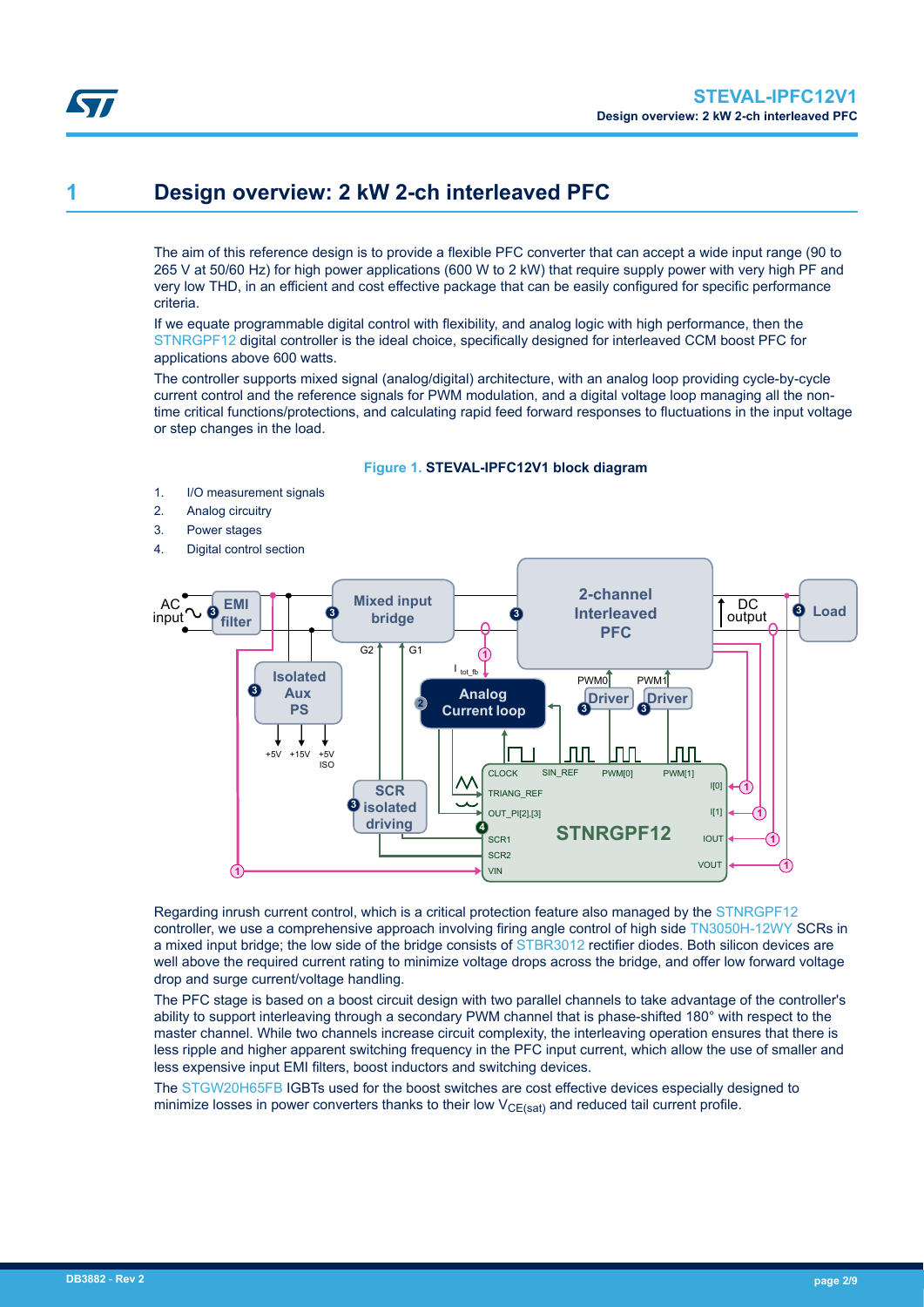### **2 STEVAL-IPFC12P1 power board schematics**

**Figure 2. STEVAL-IPFC12P1 schematic - input section**



STEVAL-IPFC12P1 power board schematics **STEVAL-IPFC12P1 power board schematics** STEVAL-IPFC12V1 **STEVAL-IPFC12V1**

45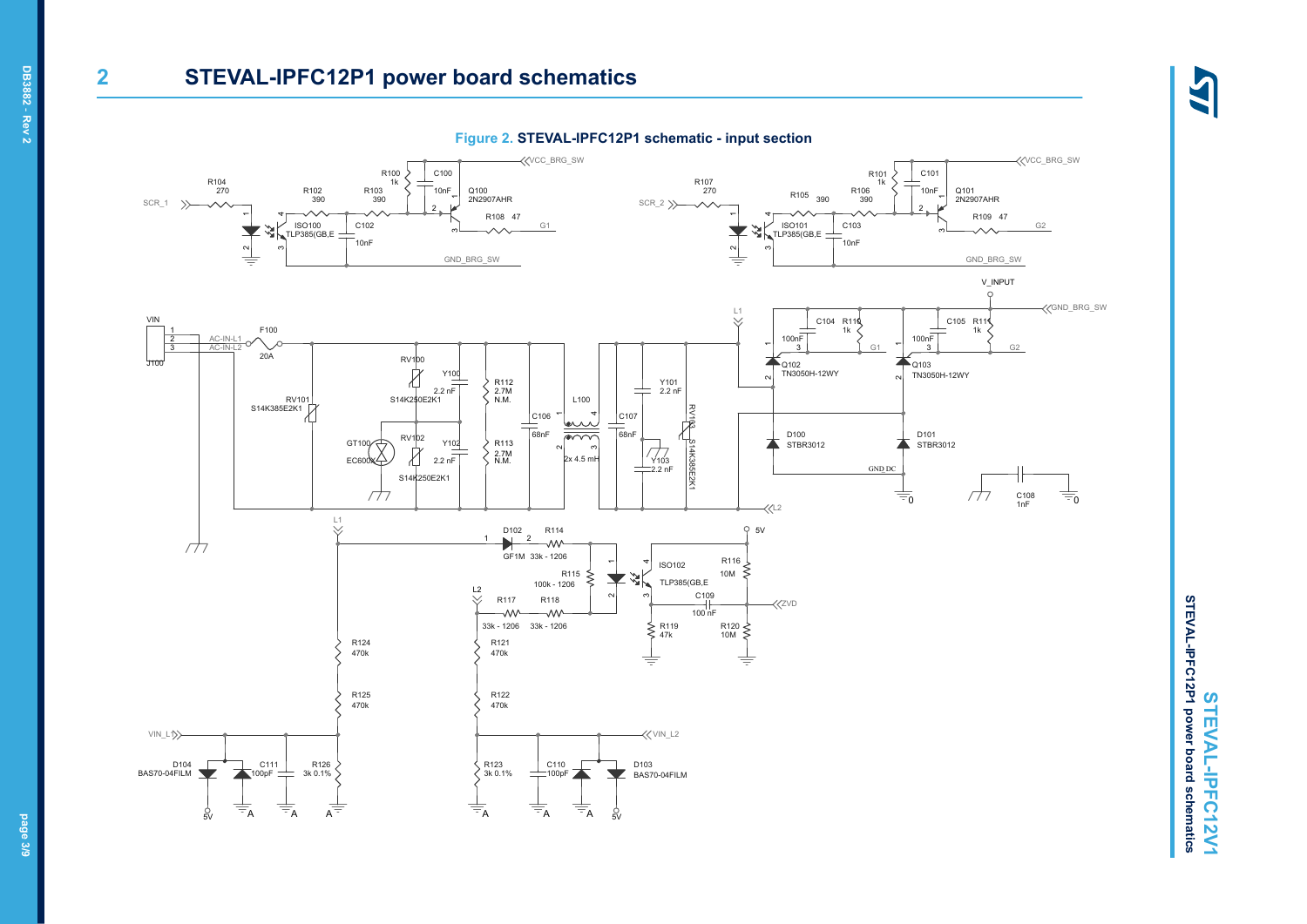#### **Figure 3. STEVAL-IPFC12P1 schematic - auxiliary power supply**



 $\frac{1}{\sqrt{2}}$ C203 10uF

3



STEVAL-IPFC12P1 power board schematics **STEVAL-IPFC12P1 power board schematics** STEVAL-IPFC12V1 **STEVAL-IPFC12V1**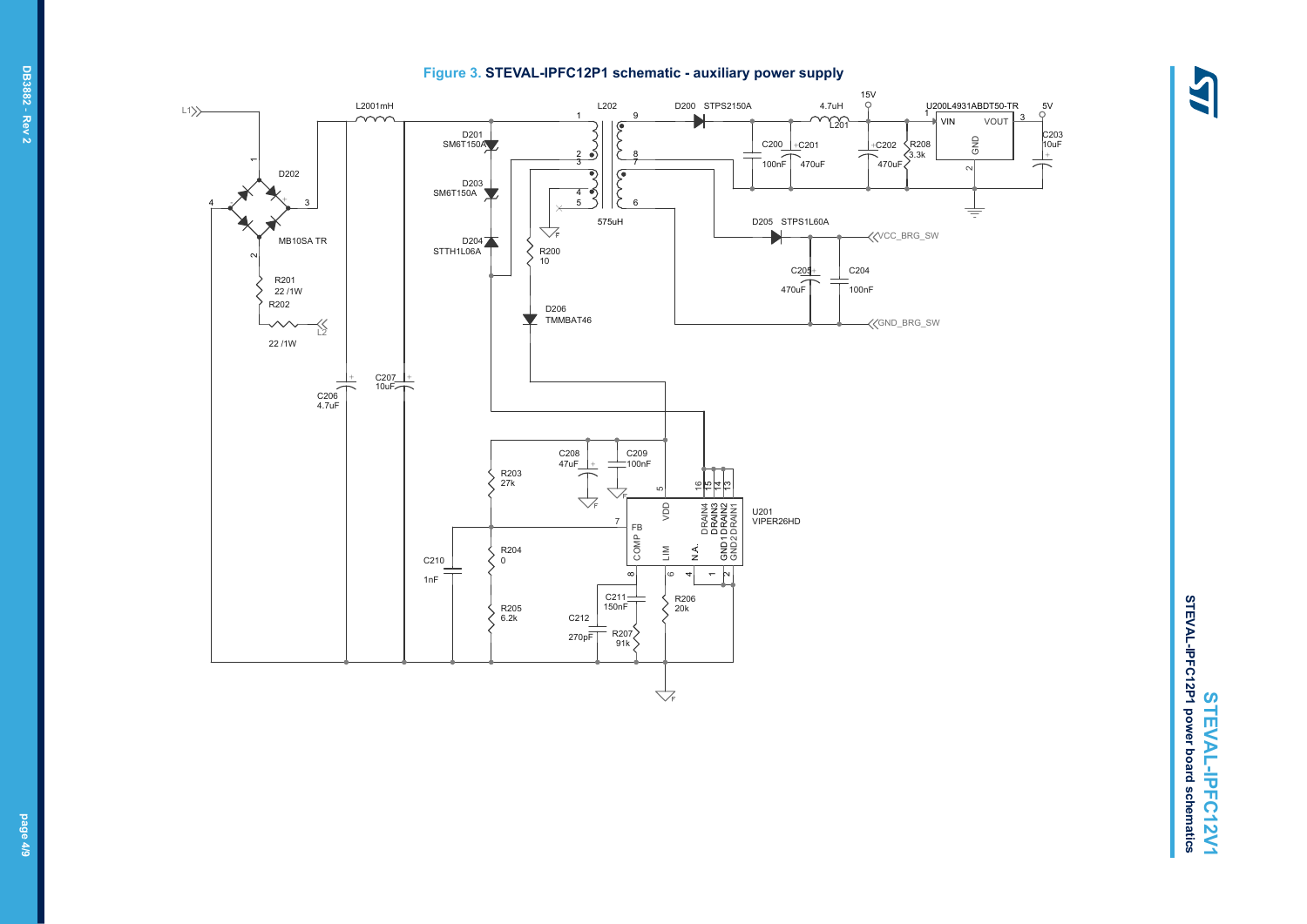

#### $^{+400}$ V\_INPUT L300<br><u>350uH</u> VOUT 4  $GND\_BRG\_SW$ 5 2 C300  $+C301$   $+C302$ D300 STPSC12065 L301 350uH 1  $\sim$ 680uF 680uF 0.56 uF  $\frac{4}{5}$ 2 3 5 2  $\overline{\mathcal{L}}$ D301 STPSC12065 R300 40m J300 12  $\sim$  $\overline{\mathcal{A}}$  $\Rightarrow$ R302 R301 100  $R320$ PS1L30A<br>
PS1L30A<br>
PS1L30A<br>
PS1L30A<br>
PS1L30A<br>
PS1L30A<br>
CORP PS1L30A<br>
CORP PS1L30A<br>
CORP PS1L30A<br>
CORP PS1L30A<br>
CORP PMM2<br>
PMMC PMM2<br>
PR325<br>
CORP PMM2<br>
PR326<br>
CORP PMM2<br>
PR326<br>
CORP PMM2<br>
PR326<br>
CORP PMM2<br>
PR326<br>
COR PWM0 100 C303 ╛ –<br>1uF R303 470k C304 10nF R304 510 R305 510 5V 15V 15V D303<br>STPS1L30A D302 STPS1L30A C<sub>305</sub> STPS1L30A D<sub>310</sub> R350  $100n$ R349  $R347 \wedge 0$ Q300<br>STGW20H65F B R348 STGW20H65F B R306 470k D309 STPS1L30A 1k 1k R309 56k 0.1% U305 C306 U306 C307 ุก STPS1L30A R308 R307<br>10k 0.1% R311 33  $\overline{\underline{\top}}$ 100 pF 1 1 R310 33  $\frac{2}{3}$  PWM1 OUT1<br>4 GND Vcc 6<br>4 GND Vcc 6  $\frac{2}{3}$  PWM1 OUT1  $\frac{1}{3}$ <br> $\frac{4}{3}$  GND Vcc  $\frac{6}{5}$ 100 pF 10k 0.1%  $1300$ 1 1 47 ä ö ond<br>PWM2 OUT D304 R312 10 D305 R313 10 + LOAD 9 9 C308 150pF STPS1L30A C309 STPS1L30A 4 .<br>TSV911IL<sup>-</sup> CS1 150pF CS0 R314 470k PM8834 PM8834  $-15$ 15V  $\ddot{\phantom{1}}$ R315 R316 R317 R318 10m  $STPS1L30A \rightarrow C310$  $10m$ D307 STPS1L30A 10k C321 10k C311 100nF C322 100nF  $\pm$ 0 100nF 100nF  $\Rightarrow$  $\pm$ R320 6m R319 56k 0.1% VBUS ╧  $\equiv$ R323 3.3k 0.1% R321 100 R322 100 C312 100nF 5V R324 ÷. 82k 0.1% R325 2.2k 0.1%  $\frac{15V}{\circ}$ U30 C313 5R326 0 3 + I\_tot RT1 16 10nF C314 R327 2.2k 0.1% 4 - R329 470 R328 N.M. t TSV911ILT  $\sim$ 100nF  $\overline{\div}$ U302 C315 100nF 5V Y300 R331 5 D308 STPS1L30A  $1$  NC GND2  $62k$ 긬 R333<br>2.2k 0.1% R333 2 = 2 R332 2 GND R330 82k 0.1% CS1 FAN<sub>2</sub> vout vcc  $\frac{4}{3}$  $\sim$  $\wedge \wedge$ U303 5CTLM20M97 100 C317 3 C318 100nF I\_1 47 6r 8+ 1 5V R334 11k 150pF R335 R336 22 R337 R338 2.2k 0.1% 4 -  $62k<sub>0</sub>$ FAN Q302 STS6NF20V 栖 4 R339 R340 2.2k 0.1% TEMP TSV911ILT J301  $\sim$ 100 CS0 ÷  $n \sim$ PWM0 1 2 PWM0 1 U304 R341 33k R342 10k C319 100nF 3 4 PWM1 100 C320 I\_0 I\_0 5V LO 5 | 6 PWMO 5V 5 6 + R344 I\_1 7 8 R345 2.2k 0.1% 150pF 4 ┙ 9 10 ₹  $\Rightarrow$ 11 12 R343 62k 0.1% TSV911ILT ₽ 13 14 I\_tot  $\sim$ 100 15 16 ZVD ZVD  $\equiv$ 17 18 FAN FAN 19 20 SCR\_1 SCR\_1 21 22 TEMP 21 | 22 TEMP VBUS 23 | 24 VBUS 23 24  $\sim$ 25 26 LOAD LOAD 27 28 R346 62k 0.1% 29 30 A  $VIN_L1$   $\searrow$   $\frac{29}{24}$   $\frac{90}{20}$   $\swarrow$   $\sqrt{VIN_L11}$ A 31 32  $5V \, \text{O}_{\overline{0.000}} \, 31$   $34 \, \text{O}_{\overline{0.000}} \, \text{O}5V$ 33 34 35 36 I\_tot  $\begin{array}{c}\n\text{SCR}_2 \rightarrow \text{S} \\
\text{VIN}_L 2 \rightarrow \text{S} \\
\end{array}$ 37 38 39 40

**Figure 4. STEVAL-IPFC12P1 schematic - boost interleaving section**

LAS

 $-6$ 

C316 100nF

 $\pm$ 

CON40A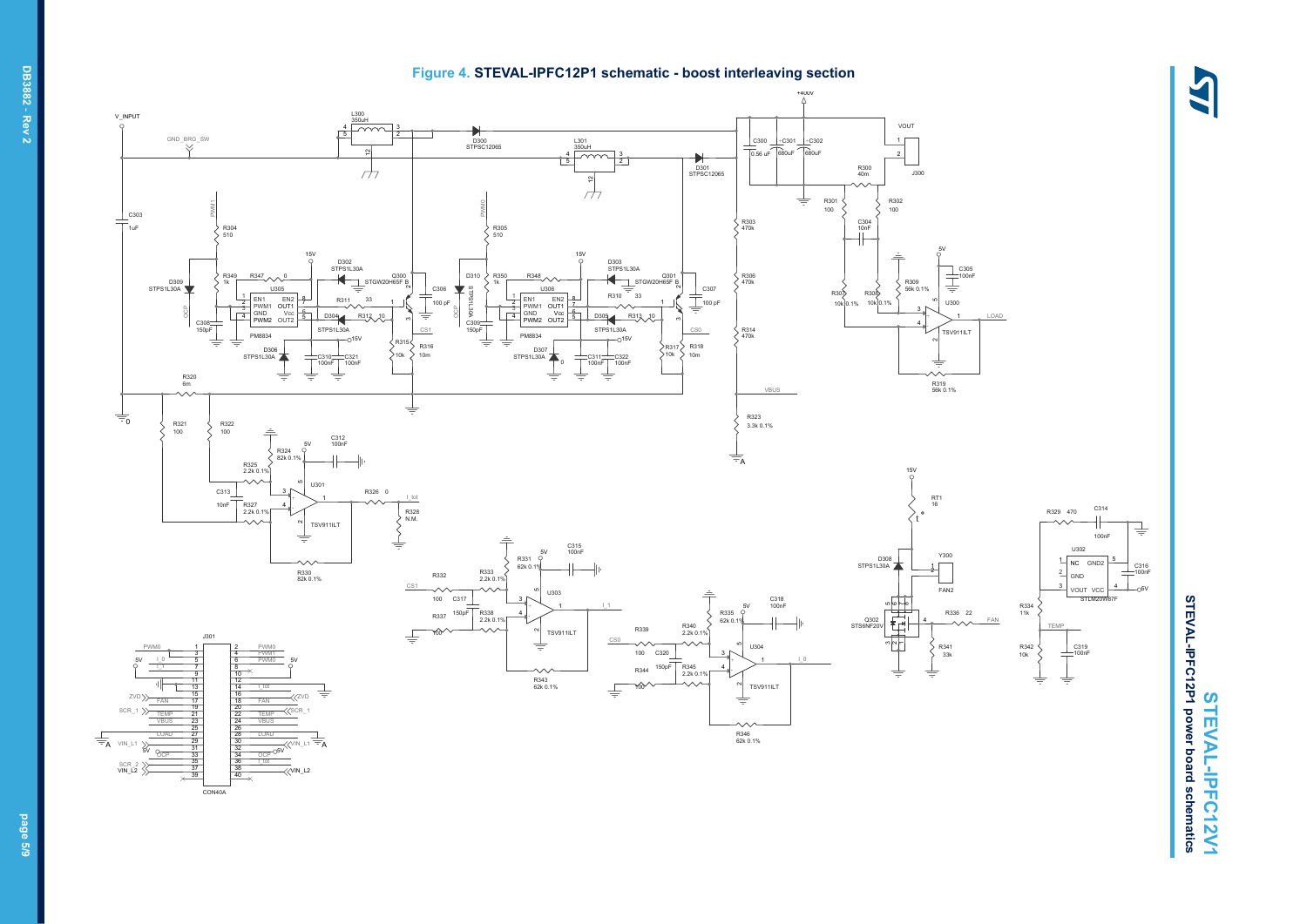# **3 STEVAL-IPFC12C1 control board schematic**

LAS

**STEVAL-IPFC12V1**

STEVAL-IPFC12V1

**STEVAL-IPFC12C1 control board schematic** 



**DB3882** - **Rev 2**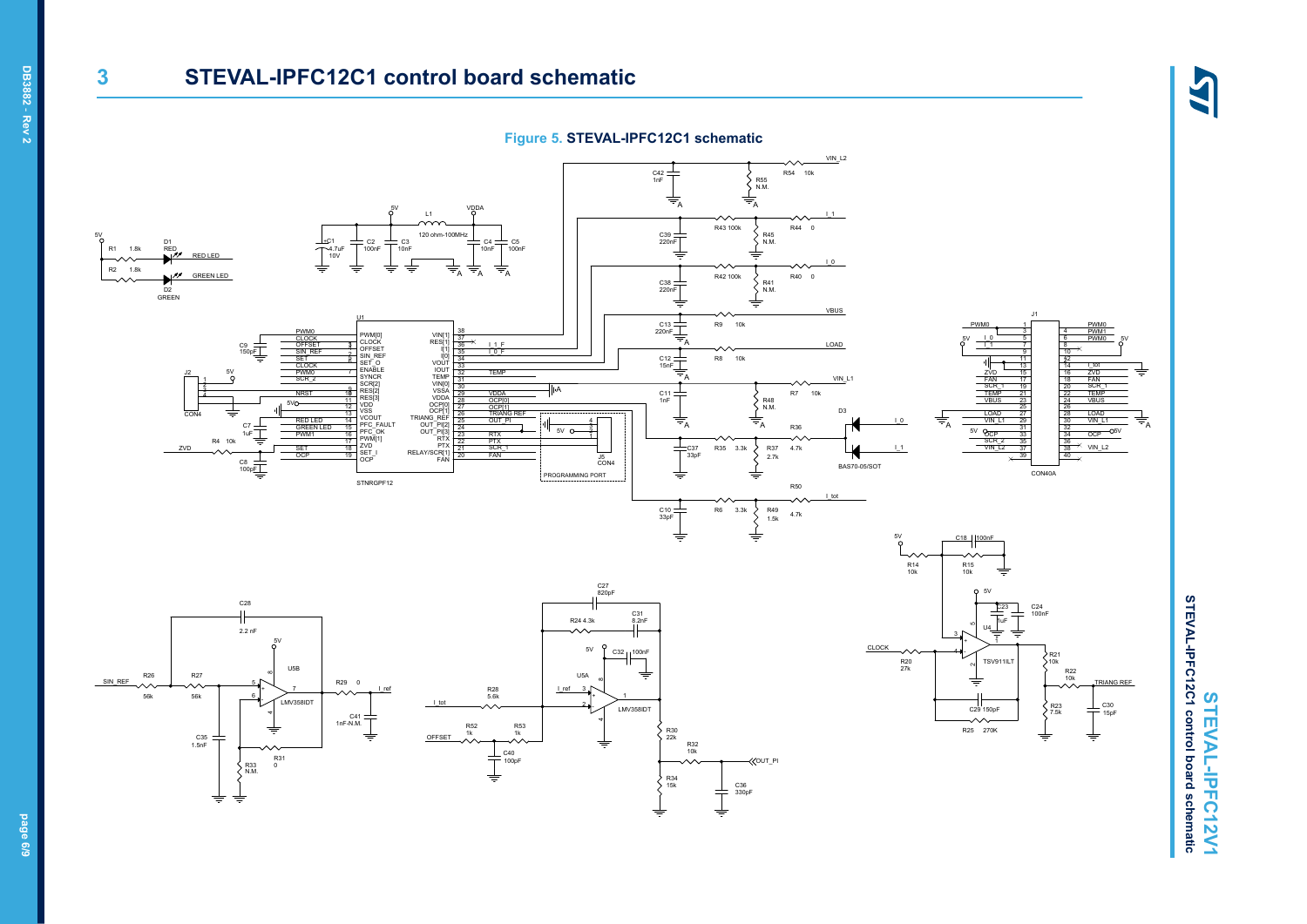# **4 STEVAL-IPFC01A1 adapter board schematic**

4

### **Figure 6. STEVAL-IPFC01A1 schematic**

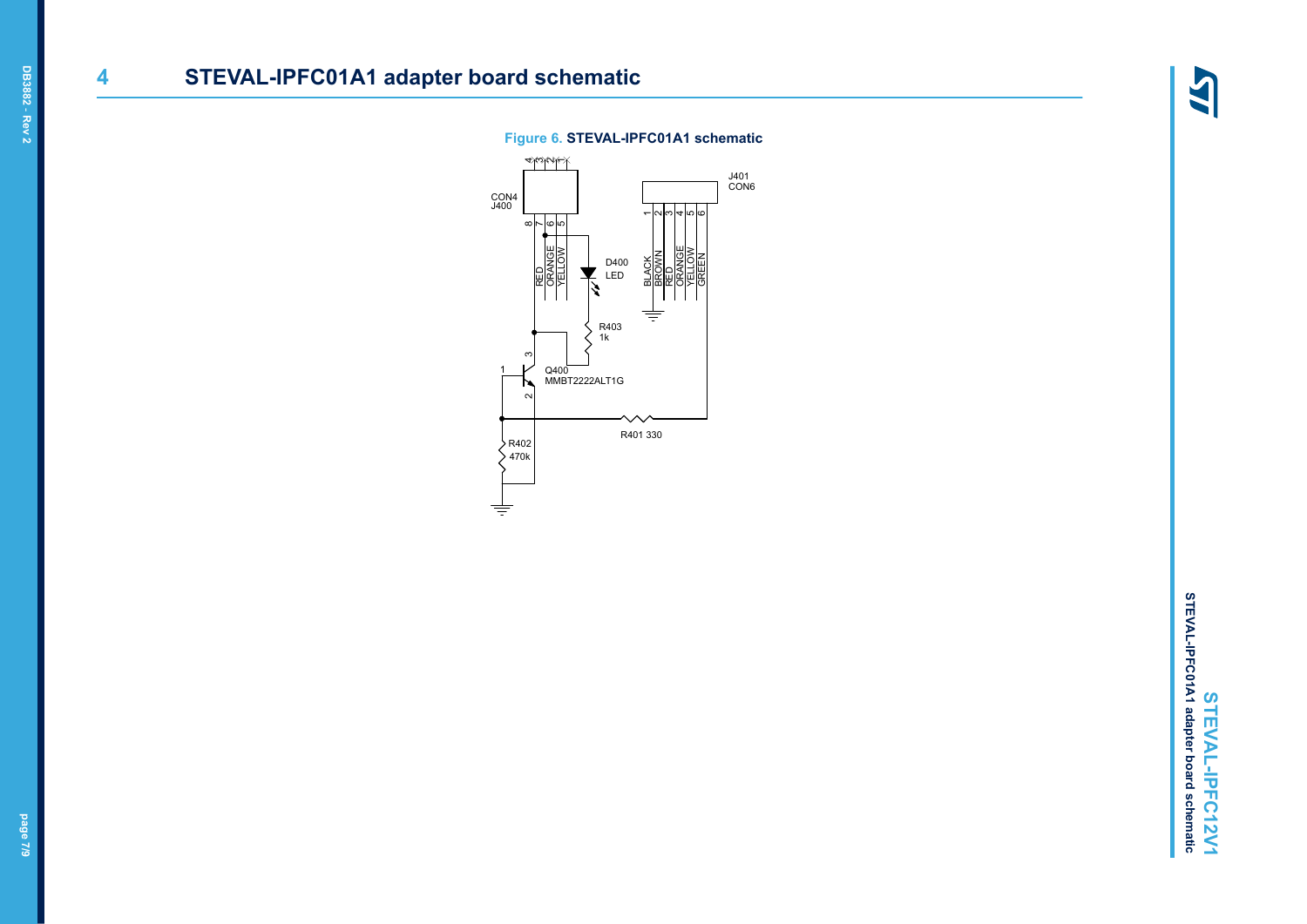# **Revision history**

### **Table 1. Document revision history**

| <b>Date</b> |  | Version   Changes                                                                                    |
|-------------|--|------------------------------------------------------------------------------------------------------|
| 08-Mar-2019 |  | Initial release.                                                                                     |
| 07-Aug-2019 |  | Updated cover page Features and Description                                                          |
|             |  | Renamed (was <i>Block diagram</i> ) and updated Section 1 Design overview: 2 kW 2-ch interleaved PFC |